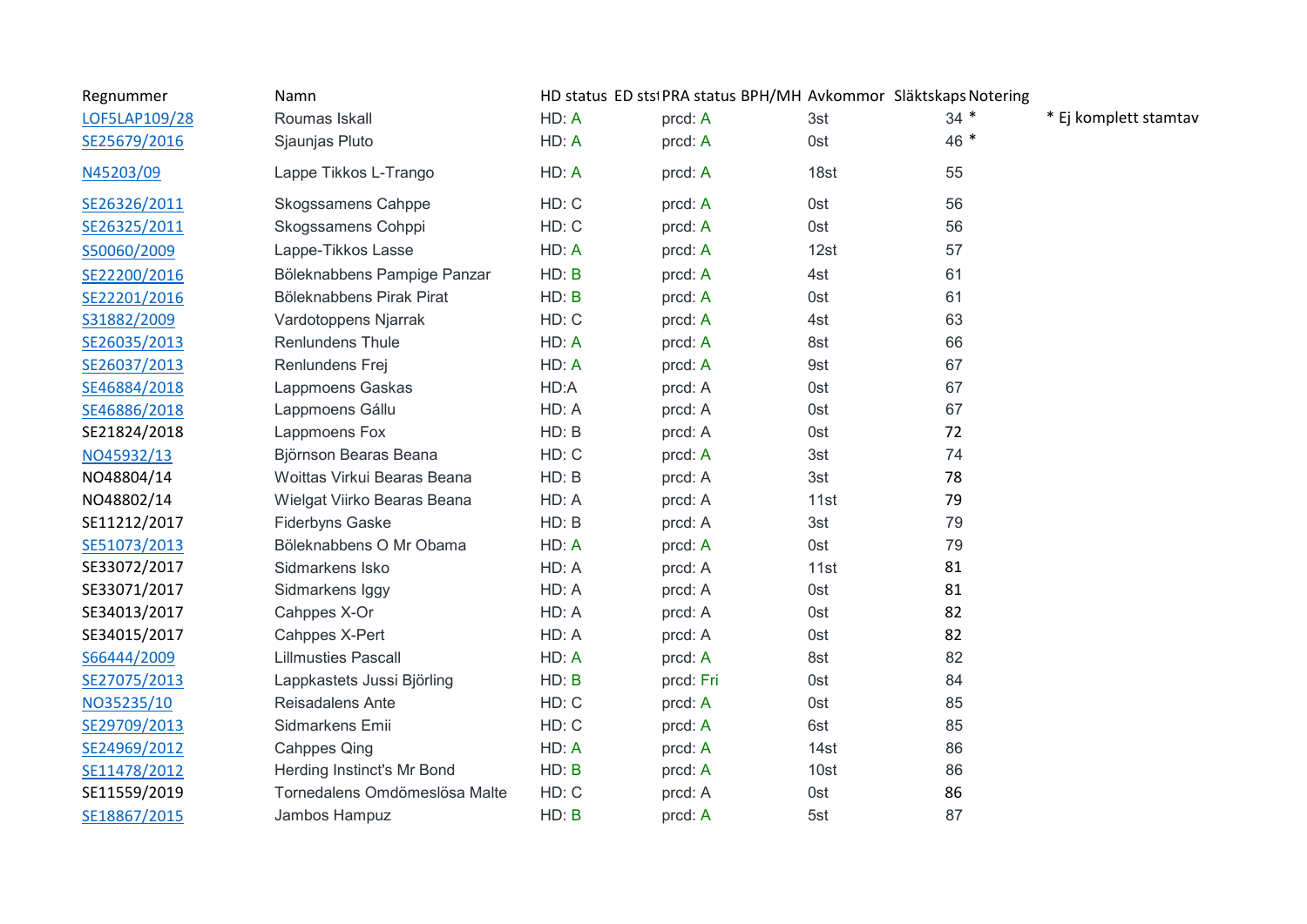| SE46681/2015 | Fyttirackarns Adjak                | HD: B | prcd: A   | 1st  | 88  |
|--------------|------------------------------------|-------|-----------|------|-----|
| FI24051/15   | Snow Team's LH Muosalas            | HD: B | prcd: A   | 0st  | 88  |
| NO42045/16   | Taigatjaffa Sin Birk               | HD: C | prcd: A   | 0st  | 89  |
| NO41866/14   | Lappeleikens Balder                | HD: A | prcd: A   | 6st  | 90  |
| SE32147/2014 | Skogssamens Dávvir                 | HD: B | prcd: A   | 5st  | 90  |
| SE11479/2012 | Herding Instinct's Mr Q            | HD: A | prcd: A   | 16st | 91  |
| SE21833/2015 | Sjaunjas Filur                     | HD: B | prcd: A   | 0st  | 92  |
| SE23821/2011 | Böleknabbens Mysige Murjek         | HD: B | prcd: A   | 0st  | 92  |
| SE21829/2015 | Sjaunjas Fido                      | HD: B | prcd: A   | 5st  | 93  |
| SE18627/2014 | <b>Lillmusties Texas</b>           | HD: A | prcd: A   | 0st  | 93  |
| SE23754/2016 | Lillmusties Underbara Uhno         | HD: C | prcd: A   | 4st  | 93  |
| SE23755/2016 | Lillmusties Underbara Ulve         | HD: A | prcd: A   | 0st  | 93  |
| NO50188/18   | Doarrut Birk Bearas Beana          | HD: A | prcd: A   | 0st  | 93  |
| SE24827/2019 | <b>Elluniia's Living The Dream</b> | HD: A | prcd fri  | 0st  | 94  |
| SE10333/2012 | Herding Instinct's Lahko Lurvtuss  | HD: B | prcd: Fri | 5st  | 94  |
| SE29336/2012 | <b>Hallsgard Mysak</b>             | HD: B | prcd: A   | 0st  | 95  |
| SE23737/2015 | Renlundens Akkanålke               | HD: C | prcd: A   | 0st  | 96  |
| SE22703/2014 | Zarahkkas Cain                     | HD: B | prcd: A   | 9st  | 97  |
| FIN17762/11  | Care Bears Fun Cool Caamos         | HD: B | prcd: A   | 3st  | 98  |
| SE34832/2015 | Lobizacks Z Cozzmo                 | HD: A | prcd: A   | 0st  | 99  |
| SE58852/2010 | Stråhles Lukas                     | HD: B | prcd: A   | 0st  | 99  |
| SE55341/2014 | Skogshonungs Andro                 | HD: A | prcd: A   | 0st  | 100 |
| SE10589/2017 | Renlundens Barro                   | HD: B | prcd: A   | 0st  | 100 |
| SE58850/2010 | Stråhles L-Maxe                    | HD: A | prcd: A   | 8st  | 101 |
| SE28722/2012 | Täppagårdens Balder                | HD: A | prcd: A   | 1st  | 102 |
| SE35389/2013 | Herding Instinct's Qarat Q         | HD: B | prcd: A   | 8st  | 103 |
| NO47343/15   | Lappeleikens Lino                  | HD: C | prcd: A   | 0st  | 103 |
| SE49178/2017 | <b>Lillmusties Vilde</b>           | HD: C | prcd: A   | 0st  | 103 |
| SE46181/2010 | Jambos Asko                        | HD: A | prcd: A   | 4st  | 104 |
| SE35388/2013 | Herding Instinct's Quiz Qing       | HD: B | prcd: A   | 12st | 104 |
| SE19725/2016 | Jambos Iqu                         | HD: B | prcd: A   | 0st  | 105 |
| SE19723/2016 | Jambos Ips                         | HD: A | prcd: A   | 2st  | 105 |
| S41574/2009  | Jambos Hampo                       | HD: A | prcd: A   | 3st  | 105 |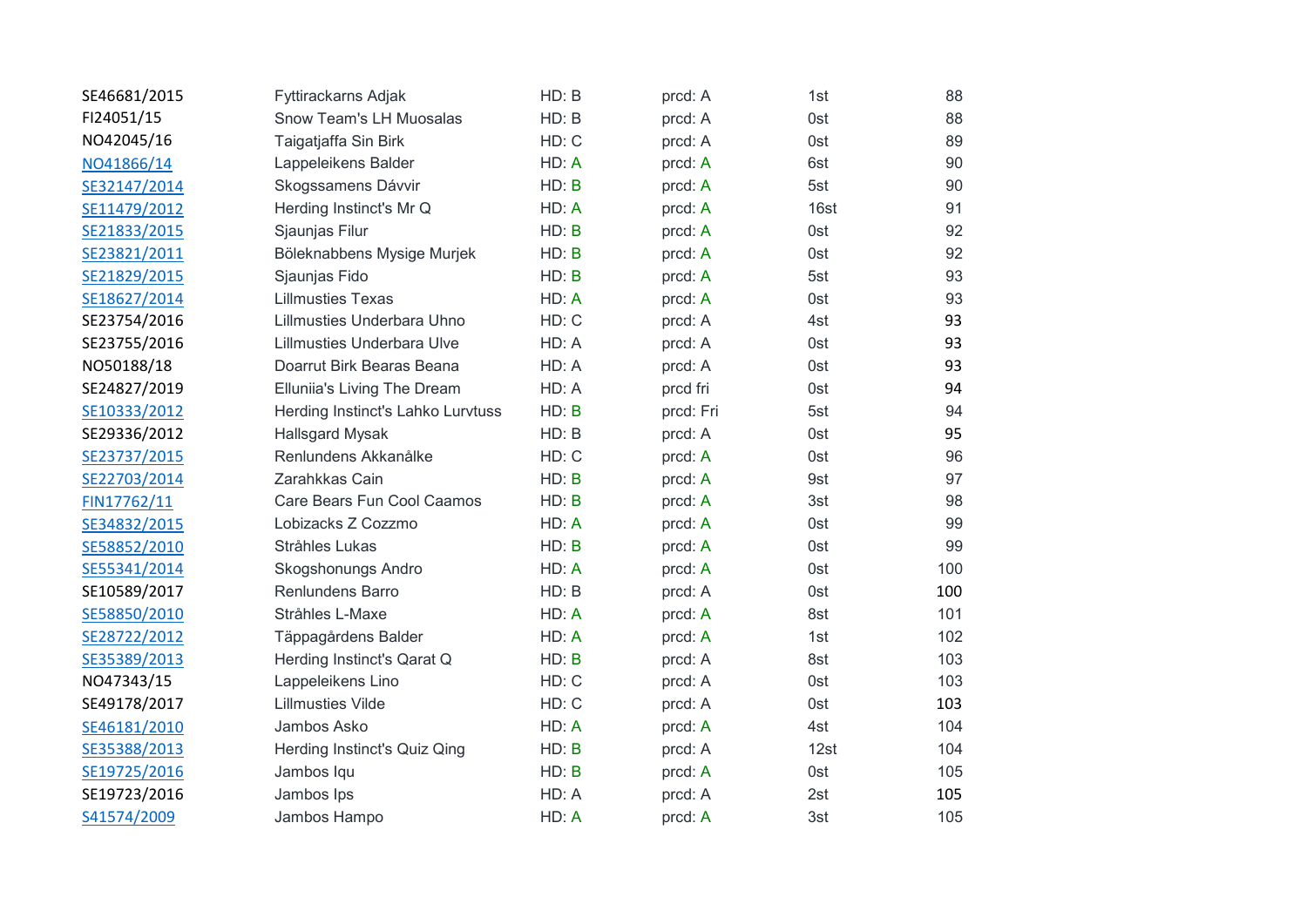| SE56358/2016 | Stråhles Panache Svartkrut          | HD: C | prcd: A   | 6st  | 105 |
|--------------|-------------------------------------|-------|-----------|------|-----|
| SE18688/2017 | Krösekullens Olle                   | HD: A | prcd: A   | 0st  | 105 |
| SE33066/2017 | Jon-Snow                            | HD:A  | prcd: A   | 0st  | 105 |
| SE33069/2017 | Hodor                               | HD: A | prcd: A   | 0st  | 105 |
| SE23864/2019 | Herding Instinct's Åttahundragrader | HD: A | prcd: A   | 0st  | 105 |
|              |                                     |       |           |      |     |
| SE23863/2019 | Herding Instinct's Åh En Sån Karl   | HD: B | prcd: A   | 0st  | 105 |
| SE35614/2016 | Skogshonungs Bias                   | HD: A | prcd: A   | 4st  | 106 |
| SE44023/2016 | Halli Av Vintervidda                | HD: C | prcd: A   | 0st  | 106 |
| SE27466/2016 | <b>Cahppes Viking</b>               | HD: A | prcd: A   | 2st  | 107 |
| S41578/2009  | Jambos Hicco                        | HD: A | prcd: A   | 12st | 107 |
| SE39513/2016 | Morpelappens Akon                   | HD: C | prcd: A   | 0st  | 108 |
| SE39511/2016 | Morpelappens Avicii                 | HD: C | prcd: A   | 0st  | 108 |
| SE31502/2015 | <b>Cahppes Ursus</b>                | HD: A | prcd: A   | 0st  | 108 |
| SE44857/2016 | Herding Instinct's Viva Vivaldi     | HD: B | prcd: A   | 0st  | 108 |
| SE18514/2015 | Sidmarkens Hurtiga Herman           | HD: B | prcd: A   | 0st  | 108 |
| NO32402/12   | Teddy                               | HD: A | prcd: A   | 15st | 108 |
| SE44858/2016 | Herding Intinct's Victor To Janoby  | HD: B | prcd: A   | 0st  | 108 |
| SE21875/2011 | <b>Lillmusties Quinzy</b>           | HD: A | prcd: A   | 2st  | 109 |
| SE21877/2011 | <b>Lillmusties Quick</b>            | HD: B | prcd: A   | 3st  | 110 |
| SE18513/2015 | Sidmarkens Hurtiga Herbert          | HD: A | prcd: Fri | 0st  | 110 |
| SE54048/2014 | <b>Cahppes Triaz</b>                | HD: A | prcd: Fri | 5st  | 111 |
| SE18512/2015 | Sidmarkens Hurtiga Helge            | HD: B | prcd: Fri | 11st | 111 |
| SE12475/2014 | Sjaunjas Arrax                      | HD: B | prcd: A   | 0st  | 111 |
| SE48741/2011 | Lappbergets Ladje                   | HD: A | prcd: A   | 0st  | 112 |
| SE35330/2014 | Zeev                                | HD: C | prcd: Fri | 0st  | 112 |
| FI34005/16   | Snow Team's Oahpalas                | HD: B | prcd: A   | 0st  | 113 |
| SE54047/2014 | Cahppes Tjappe                      | HD: A | prcd: Fri | 11st | 113 |
| SE35329/2014 | Zingo                               | HD: B | prcd: Fri | 5st  | 113 |
| NO60121/10   | Bobby                               | HD: B | prcd: Fri | 0st  | 113 |
| NO60122/10   | Karro                               | HD: C | prcd: Fri | 0st  | 113 |
| SE38544/2013 | Lappbergets Omega                   | HD: A | prcd: A   | 0st  | 114 |
| SE58428/2013 | Stråhles Owe                        | HD: A | prcd: Fri | 0st  | 115 |
| SE58427/2013 | Stråhles Olle                       | HD: C | prcd: A   | 0st  | 115 |
|              |                                     |       |           |      |     |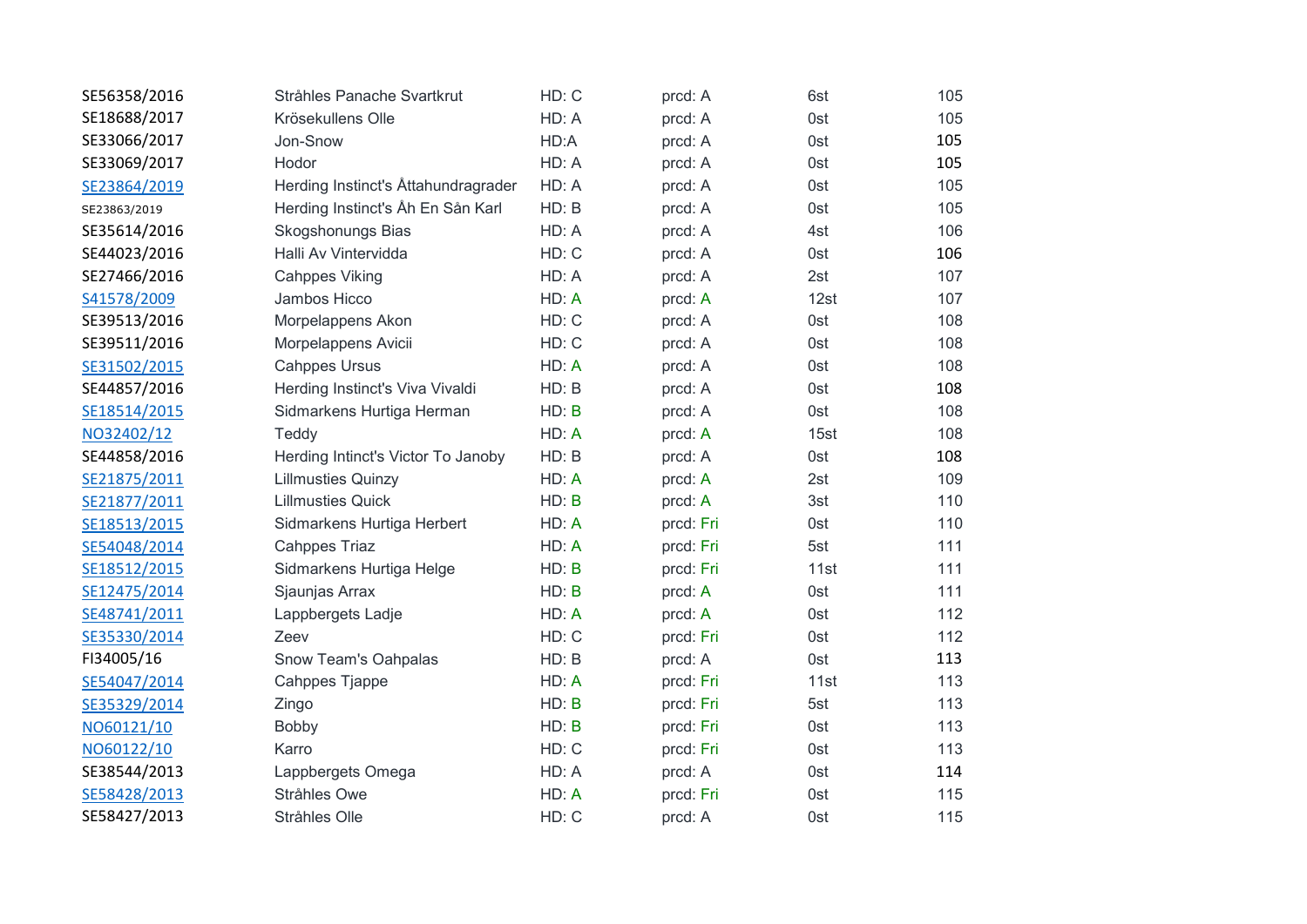| S55462/2009  | <b>Cahppes Lulas</b>         | HD: A | prcd: A   | 13st | 115 |
|--------------|------------------------------|-------|-----------|------|-----|
| SE15274/2011 | Jambos Chamil                | HD: B | prcd: Fri | 9st  | 115 |
| SE29952/2018 | Vildvargens Sir-Atto         | HD: A | prcd: A   | 0st  | 116 |
| SE14766/2011 | <b>Hemakas Focus</b>         | HD: B | prcd: A   | 0st  | 116 |
| NO44889/10   | Eppo Ailo                    | HD: B | prcd: A   | 0st  | 116 |
| SE43910/2013 | Lobizacks Zizzu              | HD: A | prcd: Fri | 0st  | 116 |
| SE36303/2012 | Renlundens Ätno              | HD: B | prcd: A   | 7st  | 116 |
| NO60120/10   | Dennis                       | HD: B | prcd: Fri | 9st  | 116 |
| SE35056/2013 | Täppagårdens Charmfulla Ozzy | HD: A | prcd: A   | 6st  | 116 |
| S36209/2009  | Cahppés Kiko                 | HD: B | prcd: A   | 11st | 116 |
| SE43916/2013 | Krösekullens Moltas          | HD: B | prcd: Fri | 10st | 117 |
| NO44888/10   | Enzo                         | HD: C | prcd: A   | 5st  | 118 |
| SE40079/2017 | Lappmoens Ero                | HD: B | prcd: A   | 0st  | 118 |
| SE21571/2013 | Lappbergets Nero             | HD: B | prcd: Fri | 0st  | 120 |
| SE21572/2013 | Lappbergets Nicke            | HD: A | prcd: Fri | 0st  | 120 |
| SE10998/2016 | Lappmoens Cimba              | HD: B | prcd: A   | 0st  | 120 |
| SE10997/2016 | Lappmoens Cuovo              | HD: A | prcd: A   | 0st  | 120 |
| SE34012/2017 | Prezize Bosse                | HD: B | prcd: A   | 0st  | 122 |
| SE34010/2017 | Prezize Bisse                | HD: C | prcd: A   | 0st  | 122 |
| SE34009/2017 | Prezize Benno                | HD: C | prcd: A   | 0st  | 122 |
| SE27115/2010 | Hemakas Elit                 | HD: A | prcd: A   | 10st | 122 |
| SE38440/2013 | Lappmoens Arro               | HD: A | prcd: A   | 0st  | 122 |
| SE38443/2013 | Lappmoens Arvas              | HD: B | prcd: A   | 0st  | 122 |
| SE38441/2013 | Lappmoens Asko               | HD: A | prcd: A   | 0st  | 122 |
| SE33046/2012 | Sjaunjas Nicke               | HD: C | prcd: A   | 0st  | 123 |
| SE21570/2013 | Lappbergets Nemo             | HD: A | prcd: Fri | 19st | 124 |
| SE44986/2010 | Jambos Billbo                | HD: C | prcd: A   | 0st  | 126 |
| SE44988/2010 | Jambos Bosse                 | HD: A | prcd: A   | 6st  | 126 |
| NO31480/10   | Oahpalas Dielku Ram          | HD: A | prcd: A   | 17st | 127 |
| SE49770/2010 | Cahppes Moka                 | HD: C | prcd: A   | 0st  | 130 |
| NO47431/11   | G-King                       | HD: B | prcd: Fri | 0st  | 131 |
| SE25229/2011 | <b>Cahppes Orax</b>          | HD: B | prcd: A   | 0st  | 131 |
| S68000/2009  | Lappbergets Hállu            | HD: A | prcd: A   | 5st  | 131 |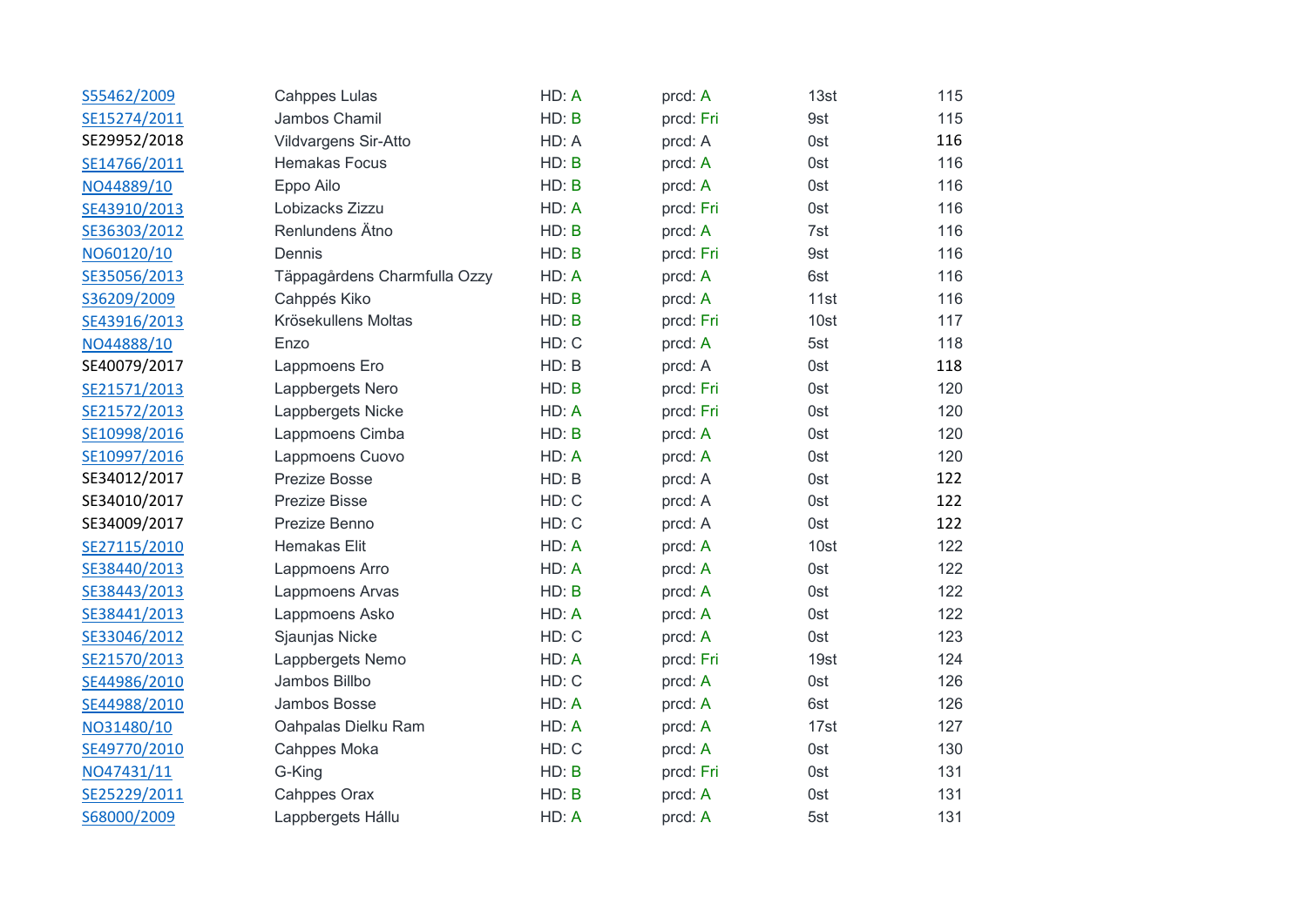| SE25230/2011 | Cahppes Onyx                  | HD: A | prcd: A   | 4st  |         | 132 |  |
|--------------|-------------------------------|-------|-----------|------|---------|-----|--|
| SE10496/2010 | Lappbergets Gállis            | HD: B | prcd: A   | 0st  |         | 137 |  |
| SE10497/2010 | Lappbergets Gieries-Tjapp     | HD: B | prcd: A   | 0st  |         | 137 |  |
| SE15652/2011 | Lappbergets Jorri             | HD: A | prcd: A   | 16st |         | 138 |  |
| FIN58504/08  | Care Bears Moon Shadow        | HD: B | prcd: A   | 4st  | $\star$ |     |  |
| N20720/08    | Mikko                         | HD: A | prcd: Fri | 19st | $\ast$  |     |  |
| S10317/2009  | <b>Skiftesgrinds Bamze</b>    | HD: B | prcd: A   | 4st  | $\ast$  |     |  |
| S42331/2008  | Jambos Walle                  | HD: A | prcd: A   | 11st | $\star$ |     |  |
| S10316/2009  | Skiftesgrinds Blixten McQueen | HD: A | prcd: A   | 15st | $\ast$  |     |  |
| S37940/2008  | Lappbergets Exor              | HD: A | prcd: A   | 2st  | $\ast$  |     |  |
| S24614/2007  | Lappkastets Pirat             | HD: C | prcd: A   | 0st  | $\star$ |     |  |
| S58686/2007  | Hemakas Bahco                 | HD: A | prcd: A   | 20st | $\ast$  |     |  |
| S38225/2008  | Skiftesgrind's Alazka         | HD: B | prcd: A   | 4st  | $\ast$  |     |  |
| S32786/2008  | Lappvillans Brolle            | HD: C | prcd: A   | 0st  | $\ast$  |     |  |
| S32783/2008  | Lappvillans Björne            | HD: B | prcd: A   | 13st | $\ast$  |     |  |
| S48253/2007  | <b>Bigwams Cing</b>           | HD: B | prcd: A   | 8st  | $\ast$  |     |  |
| S53819/2008  | Jällfjällens Akkelis          | HD: A | prcd: A   | 0st  | $\ast$  |     |  |
| S57953/2008  | Kristallens Ozzie             | HD: A | prcd: A   | 0st  | $\ast$  |     |  |
| S61417/2007  | Cahppés Hamlet                | HD: C | prcd: A   | 0st  | $\ast$  |     |  |
| N27783/07    | Arbbola's Rasmuss             | HD: A | prcd: A   | 0st  | $\ast$  |     |  |
| S58685/2007  | Hemakas Balder                | HD: B | prcd: A   | 12st | $\ast$  |     |  |